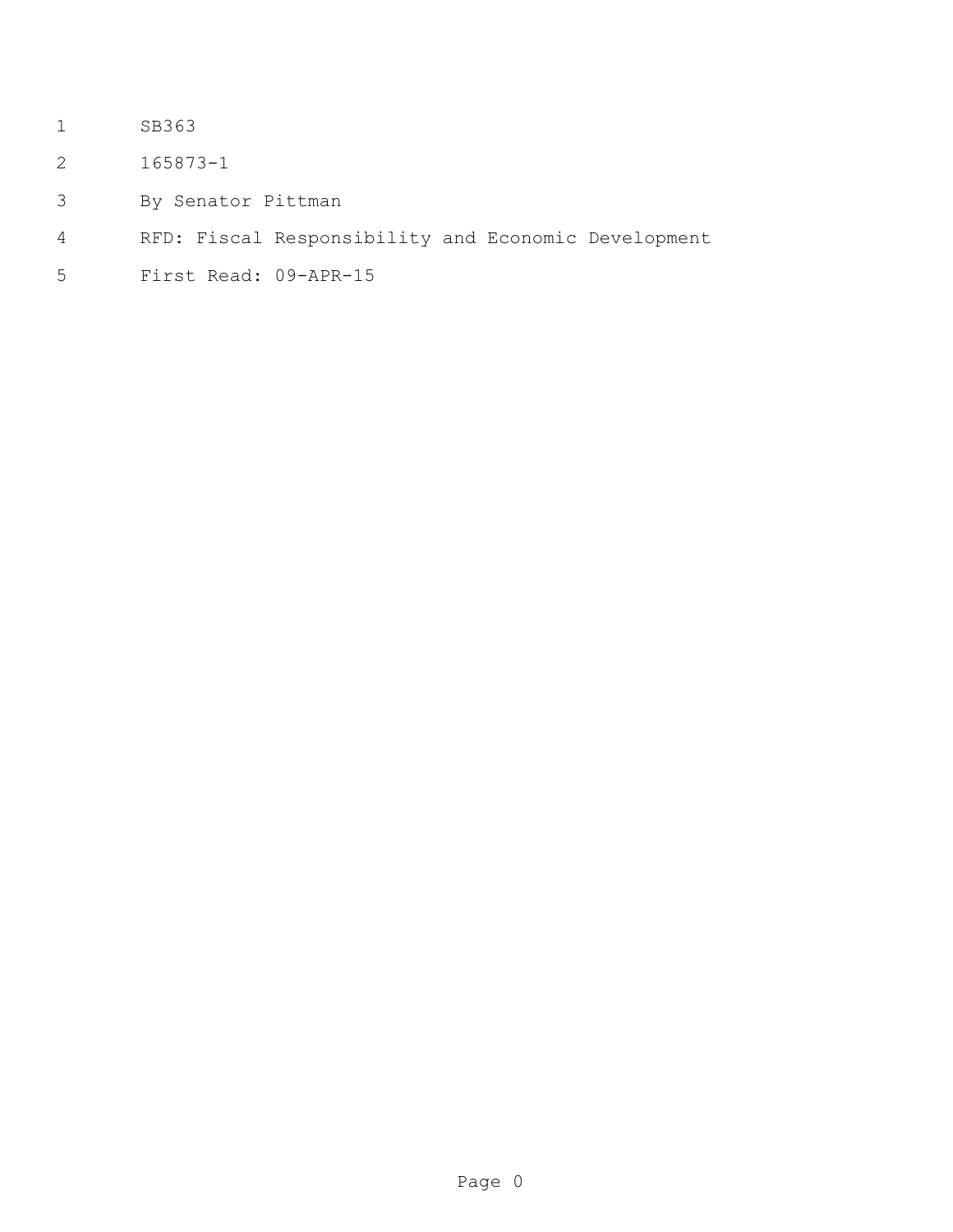165873-1:n:03/18/2015:PMG/tj LRS2015-960 SYNOPSIS: Under existing law, there is no requirement that plans, designs, reports, studies, or other data paid for with state funds become the property 11 of the state and be freely used by or transferred 12 to departments, agencies, or other governmental entities other than those entities that paid for the work. This bill would provide that work product produced by a professional for any governmental entity becomes property of that governmental entity 18 and may be transferred to and used by other **governmental entities.**  A BILL 22 TO BE ENTITLED 23 AN ACT Relating to state property; to provide that work product produced by a professional for any governmental entity